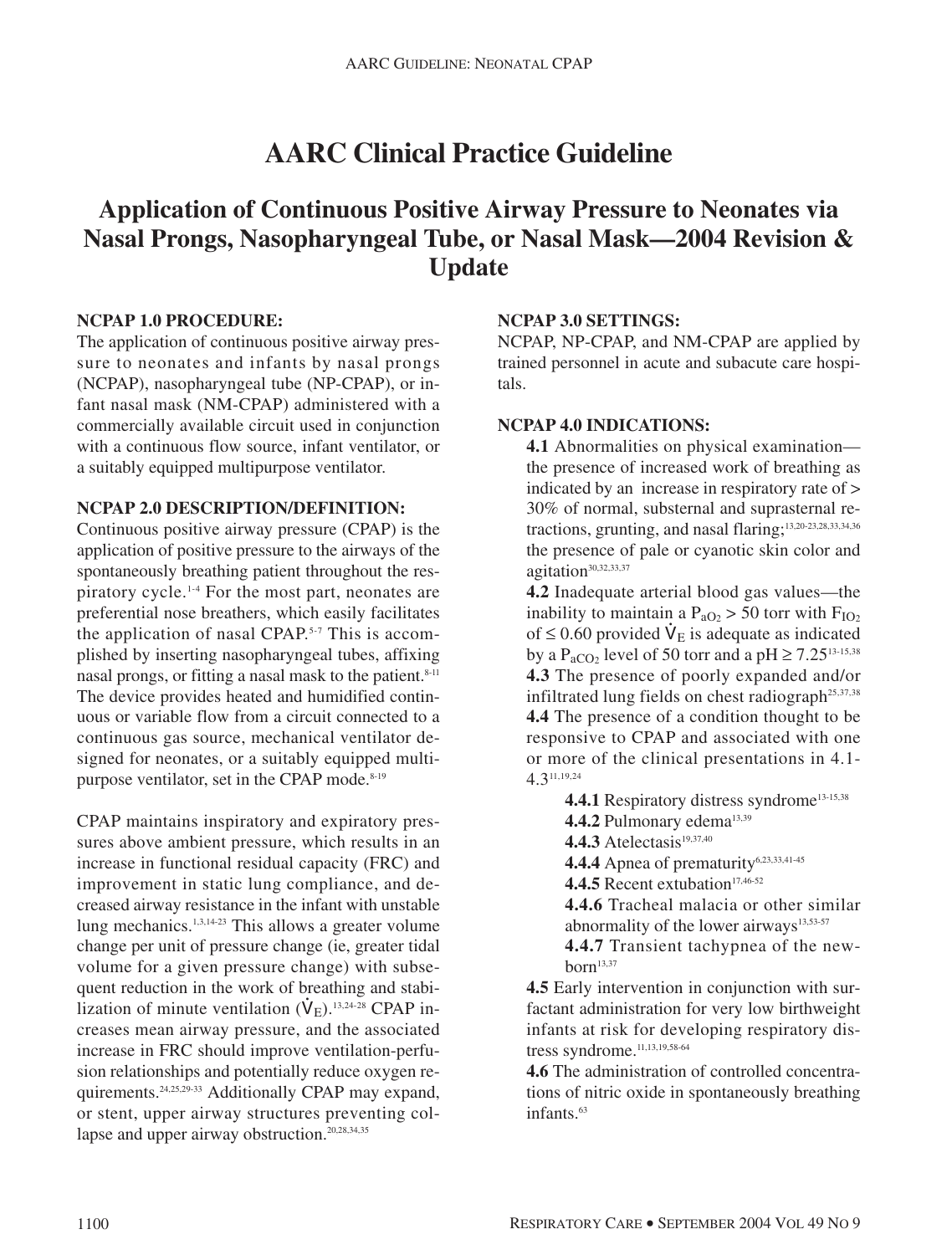#### **NCPAP 5.0 CONTRAINDICATIONS:**

**5.1** Although NCPAP, NP-CPAP, and NM-CPAP have been used in bronchiolitis, this application may be contraindicated.<sup>66,67</sup>

**5.2** The need for intubation and/or mechanical ventilation as evidenced by the presence of

> **5.2.1** Upper airway abnormalities that make NCPAP, NP-CPAP, or NM-CPAP ineffective or potentially dangerous (eg, choanal atresia, cleft palate, tracheoesophageal fistula)<sup>57</sup>

> **5.2.2** Severe cardiovascular instability and impending arrest

> **5.2.3** Unstable respiratory drive with frequent apneic episodes resulting in desaturation and/or bradycardia

> **5.2.4** Ventilatory failure as indicated by the inability to maintain  $P_{aCO_2}$  < 60 torr and  $pH > 7.25^{31,38}$

**5.3.** Application of NCPAP, NP-CPAP, or NM-CPAP to patients with untreated congenital diaphragmatic hernia may lead to gastric distention and further compromise of thoracic organs.<sup>57</sup>

#### **NCPAP 6.0 HAZARDS/COMPLICATIONS:**

**6.1** Hazards and complications associated with equipment include the following

> **6.1.1** Obstruction of nasal prongs from mucus plugging or kinking of nasopharyngeal tube may interfere with delivery of CPAP and result in a decrease in  $F_{IO2}$ through entrainment of room air via opposite naris or mouth.

> **6.1.2** Inactivation of airway pressure alarms

**6.1.2.1** Increased resistance created by turbulent flow through the small orifices of nasal prongs and nasopharyngeal tubes can maintain pressure in the CPAP system even when decannulation has occurred. This can result in failure of low airway pressure/disconnect alarms to respond.7

**6.1.2.2** Complete obstruction of nasal prongs and nasopharyngeal tubes results in continued pressurization of the CPAP system without activation of low or high airway pressure alarms.<sup>69</sup>

**6.1.3** Activation of a manual breath (commonly available on infant ventilators) may cause gastric insufflation and patient discomfort particularly if the peak pressure is set inappropriately high.<sup>70</sup>

**6.1.4** Insufficient gas flow to meet inspiratory demand resulting in a fluctuating baseline pressure and an increase in the work of breathing<sup>11</sup>

**6.1.5** Excessive flow results in overdistension from increased work of breathing due to incomplete exhalation and inadvertent PEEP levels<sup>71</sup>

**6.1.6** Decannulation or malpositioning of prongs or nasopharyngeal tubes causing fluctuating or reduced CPAP levels

**6.1.7** Aspiration or accidental swallowing of small pieces of the detachable circuit or nasal device assembly<sup>72</sup>

**6.1.8** Nasal excoriation, scarring, pressure necrosis, and septal distortion<sup>73,74</sup>

**6.1.9** Skin irritation of the head and neck from improperly secured bonnets or CPAP head harnesses

**6.2** Hazards and complications associated with the patient's clinical condition include

**6.2.1** Lung overdistention leading to

**6.2.1.1** Air leak syndromes<sup>75-81</sup>

**6.2.1.2** Ventilation-perfusion mismatch<sup>82</sup> **6.2.1.3** CO<sub>2</sub> retention and increased work of breathing<sup>7,30,83</sup>

**6.2.1.4** Impedance of pulmonary blood flow with a subsequent increase in pulmonary vascular resistance and decrease in cardiac output $39,84$ 

**6.2.2** Gastric insufflation and abdominal distention potentially leading to aspiration34,81,85

**6.2.3** Nasal mucosal damage due to inadequate humidification<sup>18</sup>

#### **NCPAP 7.0 LIMITATIONS OF DEVICE:**

**7.1** NCPAP, NP-CPAP, and NM-CPAP applications are not benign procedures, and operators should be aware of the possible hazards and complications and take all necessary precautions to ensure safe and effective application.

**7.2** Mouth breathing during NCPAP, NP-CPAP, and NM-CPAP may result in loss of desired pressure and decrease in delivered oxygen con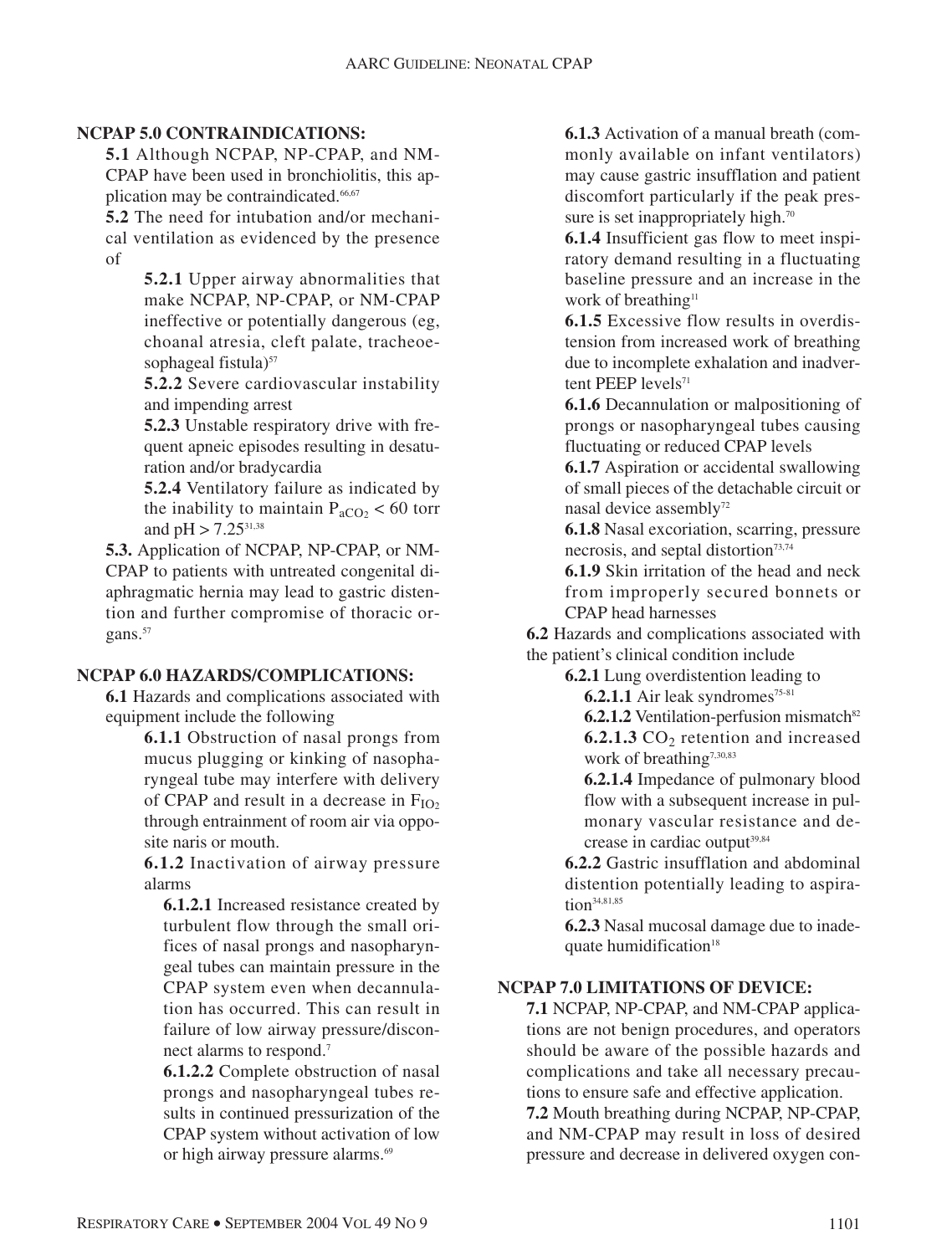centration.14,86-89 However, most studies demonstrate effective NCPAP without mouth closure. $11$ 

**7.3** NCPAP harnesses and attachment devices are often cumbersome and difficult to secure and may cause agitation and result in inadvertent decannulation.<sup>7,11,86</sup>

**7.4** Excessive head rotation or neck extension may alter the position of NP-CPAP tube placement or obstruct upper airway structures resulting in diminished or altered pressure, flow, and effective CPAP.<sup>11,48</sup>

**7.5** Severe RDS, septicemia during NCPAP administration, and pneumothorax are risk factors associated with NCPAP failure. 68,79,90

#### **NCPAP 8.0 ASSESSMENT OF NEED:**

Determination that valid indications are present by physical, radiographic, and laboratory assessments.

#### **NCPAP 9.0 ASSESSMENT OF OUTCOME:**

CPAP is initiated at levels of  $4-5$  cm  $H<sub>2</sub>O$  and may be gradually increased up to 10 cm  $H<sub>2</sub>O$  to provide the following<sup>13,25,30,33,59,86,91</sup>

**9.1** Stabilization of  $F_{IO_2}$  requirement  $\leq 0.60$ with  $P_{aO_2}$  levels > 50 torr and/or the presence of clinically acceptable noninvasive monitoring of oxygen  $(P_{tcO2})$ , while maintaining an adequate  $\dot{V}_E$  as indicated by P<sub>aCO2</sub> of 50-60 torr or less and  $pH \ge 7.25^{19,29,64,92-94}$ 

**9.2** Reduction in the work of breathing as indicated by a decrease in respiratory rate by 30- 40% and a decrease in the severity of retractions, grunting, and nasal flaring $33,37,69$ 

**9.3** Improvement in lung volumes and appearance of lung as indicated by chest radiograph $19,69$ **9.4** Improvement in patient comfort as assessed by bedside caregiver

**9.5** Clinically significant reduction in apnea, bradycardia, and cyanosis episodes

#### **NCPAP 10.0 RESOURCES:**

#### **10.1** Equipment

**10.1.1** Endotracheal tubes (positioned in the nasopharynx and secured by taping, with placement verified by laryngoscopy or palpation) or commercially available nasal prongs, bilateral nasopharyngeal tubes, or specially designed nasal masks with accompanying harness and accessories may be used for CPAP administration.<sup>11,17,19,50,97</sup>

**10.1.1.1** Unilateral nasopharyngeal prongs may be less effective in preventing extubation failure than bilateral short prongs.<sup>17,98,99</sup>

**10.1.2** Continuous flow air-oxygen gas source; commercially available continuous-flow infant ventilators equipped with CPAP mode; CPAP flow driver with fluidic nasal interface, or suitably equipped multipurpose ventilator, with integrated or adjunct low and high airway pressure alarms, oxygen concentration analyzer with low and high alarms, loss of power and gas source alarms<sup>14,19,100,101</sup>

**10.1.2.1** A continuous gas flow source requires a mechanical pressure limiting device, or a flow or threshold resistor, which includes the use of an underwater threshold resistor, eg Bubble CPAP102

**10.1.3** Lightweight CPAP or ventilator circuits with servo-regulated humidification system<sup>18</sup>

**10.1.4** Continuous noninvasive oxygenation monitoring by pulse oximetry or transcutaneous monitor with high and low alarm capabilities is recommended (continuous transcutaneous CO2 monitoring may also be utilized).<sup>101,102</sup>

**10.1.5** Continuous electrocardiographic and respiratory rate monitor, with high and low alarm capabilities, is recommended.

**10.1.6** Suction source, suction regulator, and suction catheters for periodic suctioning to assure patency of nasal passages and of endotracheal tubes used for NP-CPAP are necessary.<sup>103</sup>

**10.1.7** Resuscitation apparatus with airway manometer and masks of appropriate size must be available.

**10.1.8** Gastric tube for periodic decompression of stomach and chest tubes should be available.

**10.2** Personnel: The application of NCPAP, NP-CPAP, and NM-CPAP should be performed under the direction of a physician by trained personnel who hold a recognized credential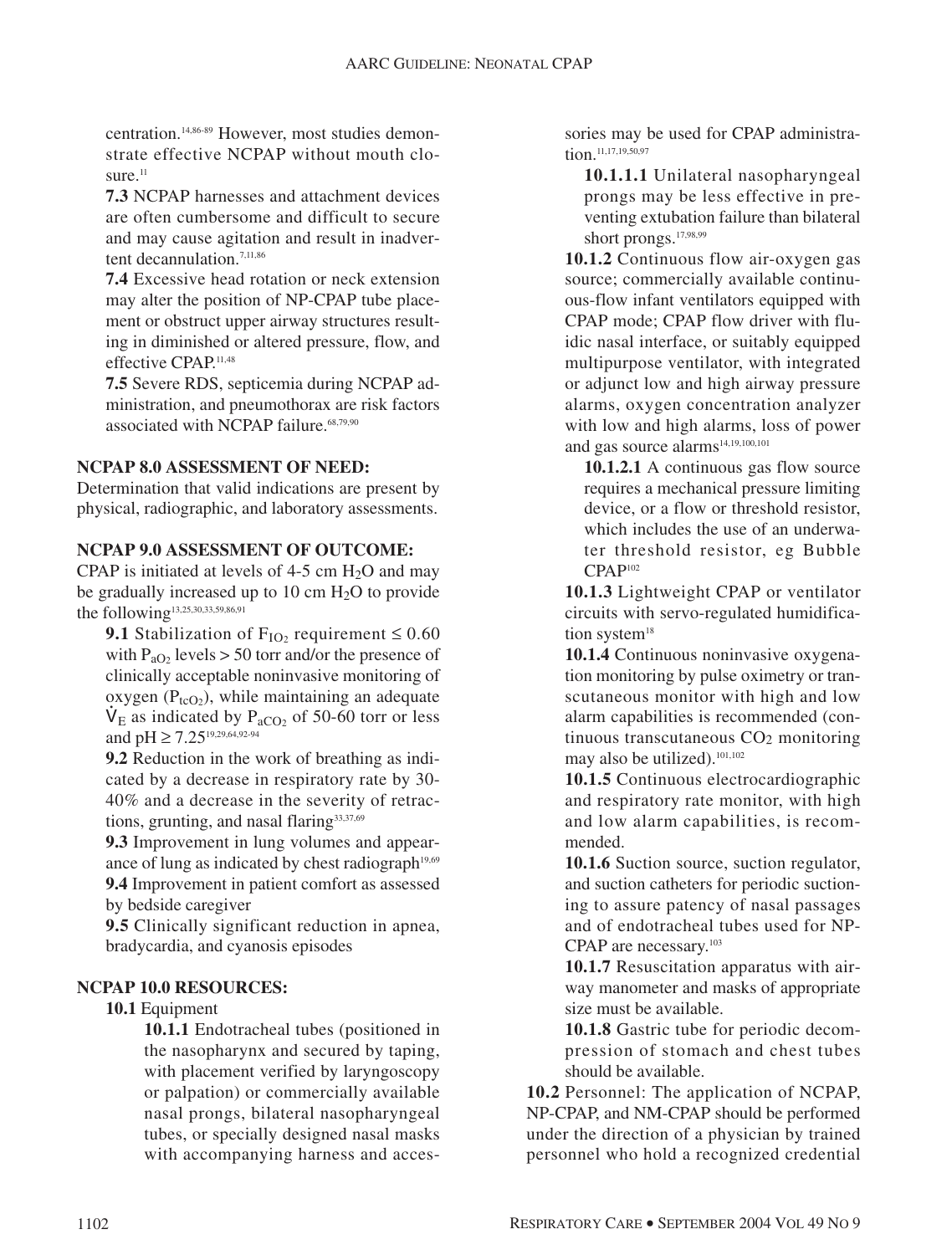(eg, CRT, RRT, RN) and who competently demonstrate

> **10.2.1** Proper use, understanding, and mastery of the technical aspects of CPAP devices, mechanical ventilators, and humidification systems

> **10.2.2** Knowledge of ventilator management and understanding of neonatal airway anatomy and pulmonary physiology

> **10.2.3** Patient assessment skills, with an understanding of the interaction between the CPAP device and the patient and the ability to recognize and respond to adverse reactions and complications

> **10.2.4** Knowledge and understanding of artificial airway management, training in the procedures of placing endotracheal tubes in the nasopharynx

> **10.2.5** The ability to interpret monitored and measured blood gas values and vital signs

> **10.2.6** The application of Standard Precautions<sup>104</sup>

> **10.2.7** Proper use, understanding, and mastery of emergency resuscitation equipment and procedures

**10.2.8** The ability to assess, evaluate, and document outcome (Section 9.0)

#### **NCPAP 11.0 MONITORING:**

**11.1** Patient-ventilator system checks should be performed at least every 2 to 4 hours and include documentation of mechanical settings, alarms, and patient assessments as recommended by the AARC CPG Patient-Ventilator System Checks (MV-SC) and the CPG Humidification During Mechanical Ventilation (HMV).<sup>105,106</sup>

**11.2** Oxygen and carbon dioxide monitoring, including

> **11.2.1** Periodic sampling of blood gas values by arterial, capillary, or venous route $107,108$

> **11.2.2** Continuous noninvasive blood gas monitoring by transcutaneous  $O_2$  and  $CO_2$ monitors<sup>33,108,109</sup>

> **11.2.3** Continuous noninvasive monitoring of oxygen saturation by pulse oximetry<sup>33,110,111</sup>

**11.3** Continuous monitoring of electrocardiogram and respiratory rate<sup>31,33</sup>

**11.4** Continuous monitoring of proximal airway pressure ( $P_{aw}$ ), PEEP, and mean airway pressure  $(\overline{P}_{aw})^{31,33}$ 

**11.5** Continuous monitoring of  $F_{IO2}^{\text{25,58,112}}$ 

**11.6** Periodic physical assessment of breath sounds and signs of increased work of breathing (see Section 4.1)16,58,112

**11.7** Periodic evaluation of chest radio $graphs<sup>25,52,112</sup>$ 

**11.8** Periodic assessment of nasal septum

### **NCPAP 12.0 FREQUENCY:**

NCPAP, NP-CPAP, and NM-CPAP are intended for continuous use and discontinued when the patient's clinical condition improves as indicated by successful outcome assessments (Section 9.0).

#### **NCPAP 13.0 INFECTION CONTROL:**

No special precautions are necessary, but Standard Precautions<sup>104</sup> as described by the Centers for Disease Control should be employed.

**13.1** Disposable nasal CPAP kits are recommended and are intended for single-patient use.

**13.2** Routine disposable circuit changes are unnecessary for infection control purposes when the humidifying device is other than an aerosol generator.<sup>113</sup>

**13.3** External surfaces of ventilator should be cleaned according to the manufacturer's recommendations when the device has remained in a patient's room for a prolonged period, when soiled, when it has come in contact with potentially transmittable organisms, and after each patient use.

**13.4** Sterile suctioning procedures should be strictly adhered to.<sup>5,51</sup>

*Revised by Mike Czervinske RRT-NPS, University of Kansas Medical Center, Kansas City, Kansas, and approved by the 2003 CPG Steering Committee*

Original Publication: Respir Care 1994;39(8):817-823.

#### **REFERENCES**

1. Duncan AW, Oh TE, Hillman DR. PEEP and CPAP. Anaesth Intensive Care 1986;14(3):236-250.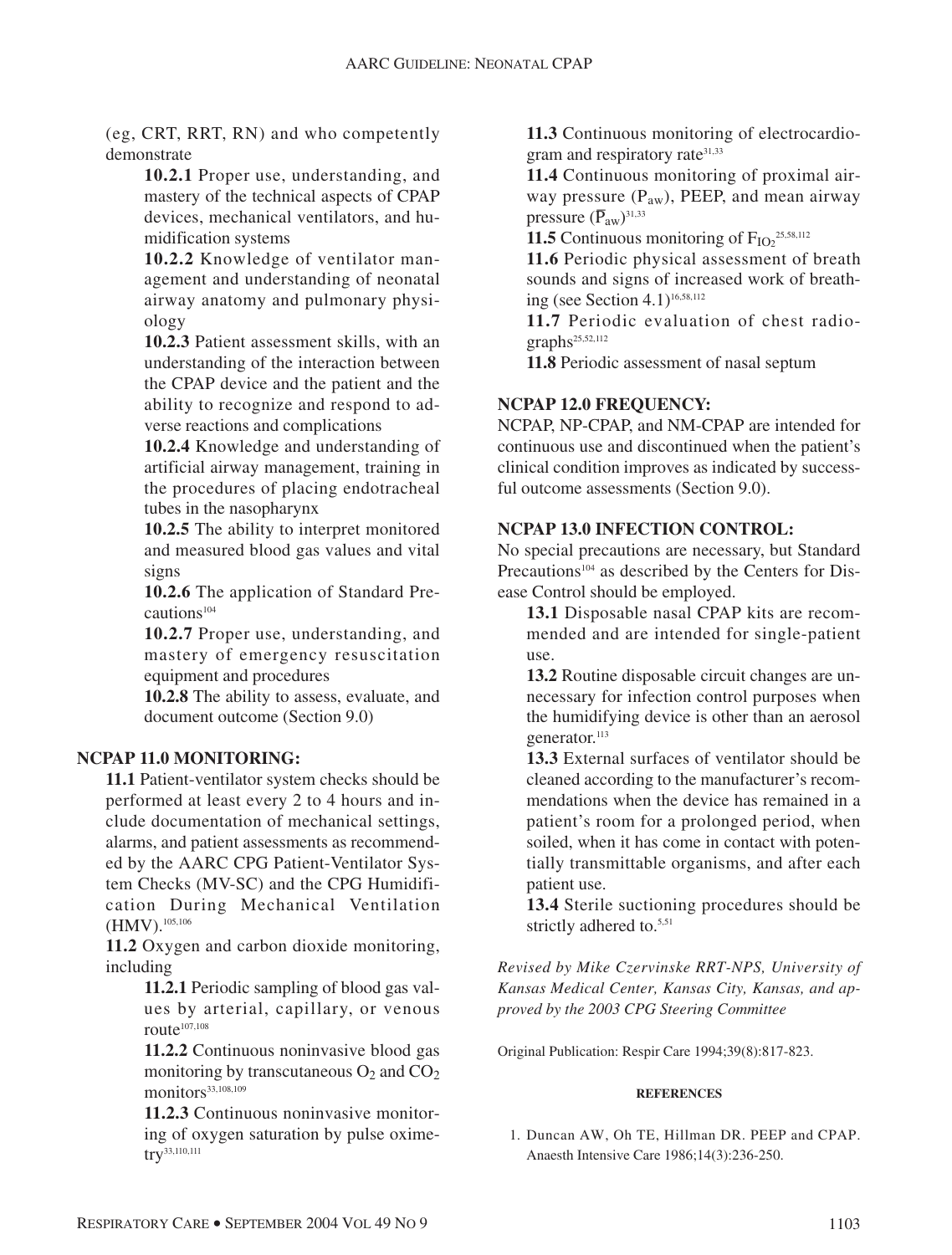- 2. ACCP-ATS Joint Committee on Pulmonary Nomenclature. Pulmonary terms and symbols. Chest 1975;67(5):583-593.
- 3. Sedin G. CPAP and mechanical ventilation. Int J Technol Assess Health Care 1991;7(Suppl 1):31-40.
- 4. Branson RD. PEEP without endotracheal intubation. Respir Care 1988;33(7):598-610.
- 5. Miller MJ, Martin RJ, Carlo WA, Fouke JM, Strohl KP, Fanaroff AA. Oral breathing in newborn infants. J Pediatr 1985;107(3):465-469.
- 6. Martin RJ, Carlo WA. Role of the upper airway in the pathogenesis of apnea in infants. Respir Care 1986;31(7):615-621.
- 7. Czervinske M, Durbin CG Jr, Gal TJ. Resistance to gas flow across 14 CPAP devices for newborns. Respir Care 1986;31(1):18-21.
- 8. Caliumi-Pellegrini G, Agostino R, Orzalesi M, Nodari S, Marzetti G, Savignoni PG, Bucci G. Twin nasal cannula for administration of continuous positive airway pressure to newborn infants. Arch Dis Child 1974;49(3):228-230.
- 9. Kattwinkel J, Fleming D, Cha CC, Fanaroff AA, Klaus MH. A device for administration of continuous positive airway pressure by the nasal route. Pediatrics 1973;52(1):131-134.
- 10. Wung J-T, Driscoll JM, Epstein RA, Hyman AI. A new device for CPAP by nasal route. Crit Care Med 1975;3(2):76-78.
- 11. De Paoli AG, Morley C, Davis PG. Nasal CPAP for neonates: what do we know in 2003? Arch Dis Child Fetal Neonatal Ed 2003;88(3):F168-F172.
- 12. So B-H, Shibuya K, Tamura M, Watanabe H, Kamoshita S. Clinical experience in using a new type of nasal prong for administration of N-CPAP. Acta Paediatr Jpn 1992;34(3):328-333.
- 13. Jonson B, Ahlström H, Lindroth M, Svenningsen NW. Continuous positive airway pressure; modes of action in relation to clinical applications. Pediatr Clin North Am 1980;27(3):687-699.
- 14. Moa G, Nilsson K. Nasal continuous positive airway pressure: experiences with a new technical approach. Acta Paediatr 1993;82(2):210-211.
- 15. Kamper J, Ringsted C. Early treatment of idiopathic respiratory distress syndrome using binasal continuous positive airway pressure. Acta Paediatr Scand 1990;79:581-586.
- 16. Chernick V. Continuous distending pressure in hyaline membrane disease: of devices, disadvantages, and a daring study. Pediatrics 1973;52(1):114-115.
- 17. De Paoli AG, Davis PG, Faber B, Morley CJ. Devices and pressure sources for administration of nasal continuous positive airway pressure (NCPAP) in preterm neonates. Cochrane Database Syst Rev 2002;(4):CD002977.
- 18. Lee SY, Lopez V. Physiological effects of two temperature settings in preterm infants on nasal continuous airway pressure ventilation. J Clin Nurs 2002;11(6):845-847.
- 19. Polin RA, Sahni R. Newer experience with CPAP. Semin Neonatol 2002;7(5):379-389.
- 20. Miller RW, Pollack MM, Murphy TM, Fink RJ. Effectiveness of continuous positive airway pressure in the treatment of bronchomalacia in infants: a bronchoscopic documentation. Crit Care Med 1986;14(2):125-127.
- 21. Higgins RD, Richter SE, Davis JM. Nasal continuous positive airway pressure facilitates extubation of very low birth weight neonates. Pediatrics 1991;88(5):999-1003.
- 22. Jonson B, Ahlstrom H, Lindroth M, Svenningsen NW. Continuous positive airway pressure: modes of action in relation to clinical applications. Pediatr Clin North Am 1980;27(3):687-799.
- 23. Speidel BD, Dunn PM. Effect of continuous positive airway pressure on breathing pattern of infants with respiratory-distress syndrome. Lancet 1975;1(7902):302-304.
- 24. Schulze A, Madler H-J, Gehrhardt B, Schaller P, Gmyrek D. Titration of continuous positive airway pressure by the pattern of breathing: analysis of flow-volume-time relationships by a noninvasive computerized system. Pediatr Pulmonol 1990;8(2):96-103.
- 25. Landers S, Hansen TN, Corbet AJS, Stevener MJ, Rudoph AD. Optimal constant positive airway pressure assessed by arterial alveolar difference for  $CO<sub>2</sub>$  in hyaline membrane disease. Pediatr Res 1986;20(9):884-889.
- 26. Miller MJ, DiFiore JM, Strohl KP, Martin RJ. Effects of nasal CPAP on supraglottic and total pulmonary resistance in preterm infants. J Appl Physiol 1990;68(1):141- 146.
- 27. Durand M, McCann E, Brady JP. Effect of continuous positive airway pressure on the ventilatory response to CO2 in preterm infants. Pediatrics 1983;71(4):634-638.
- 28. Locke R, Greenspan JS, Shaffer TH, Rubenstein SD, Wolfson MR. Effect of nasal CPAP on thoracoabdominal motion in neonates with respiratory insufficiency. Pediatr Pulmonol 1991;11(3):259-264.
- 29. Fox WW, Gewitz MH, Berman LS, Peckham GJ, Downes JJ. The  $P_{aO_2}$  response to changes in end expiratory pressure in the newborn respiratory distress syndrome. Crit Care Med 1977;5(5):226-229.
- 30. Bonta BW, Uauy R, Warshaw JB, Motoyama EK. Determination of optimal continuous positive airway pressure for the treatment of IRDS by measurement of esophageal pressure. J Pediatr 1977;91(3):449-454.
- 31. Chatburn RL. Similiarities and differences in the managment of acute lung injury in neonates (IRDS) and in adults (ARDS). Respir Care 1988;33(7):539-553.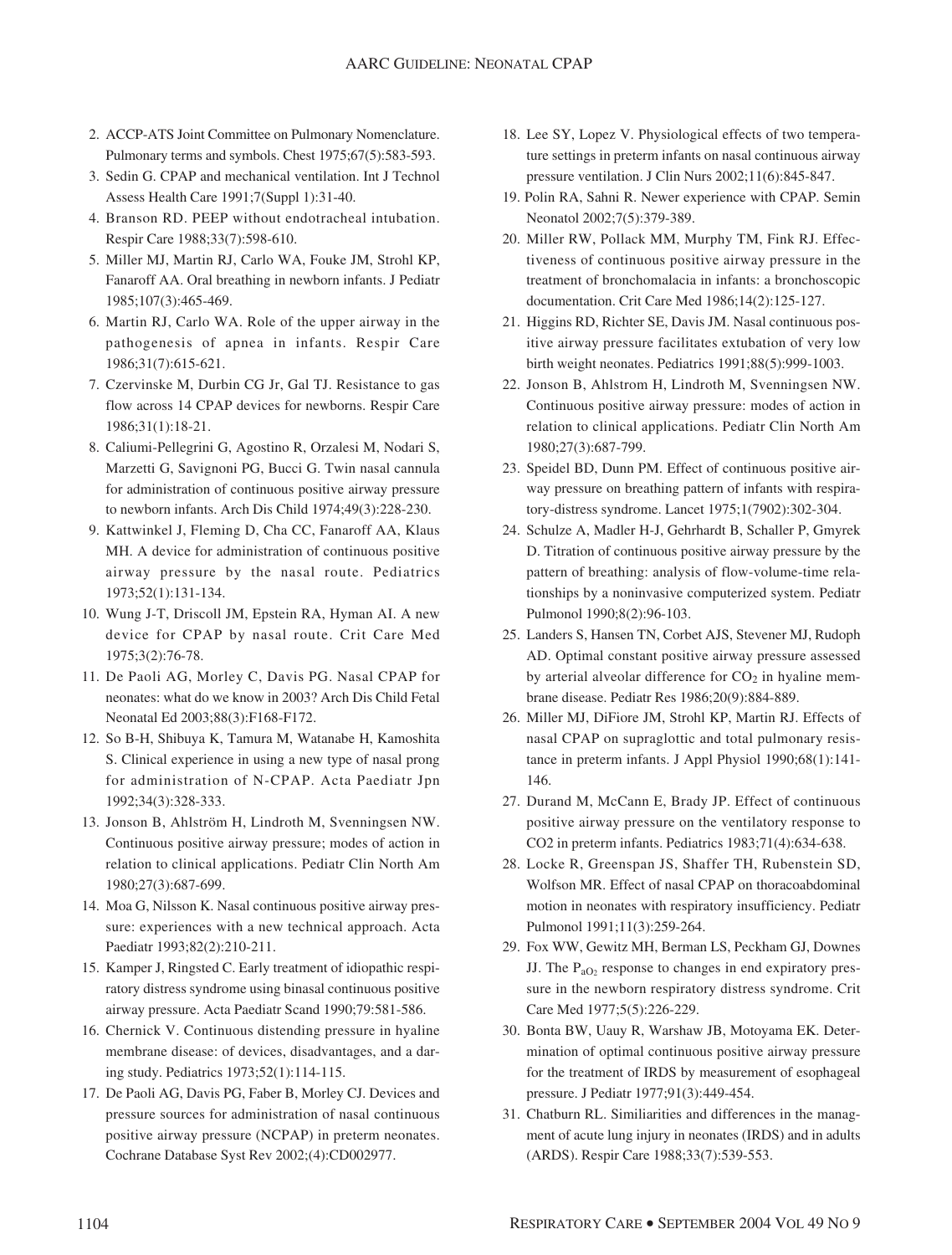- 32. Gregory GA, Kitterman JA, Phibbs RH, Tooley WH, Hamilton WK. Treatment of the idiopathic respiratorydistress syndrome with continuous positive airway pressure. N Engl J Med 1971;284(24):1332-1339.
- 33. Speidel BD, Dunn PM. Effect of continuous positive airway pressure on breathing pattern of infants with respiratory-distress syndrome. Lancet 1975;1(7902):302-304.
- 34. Kiciman NM, Andreasson B, Bernstein G, Mannino FL, Rich W, Henderson C, Heldt GP. Thoracoabdominal motion in newborns during ventilation delivered by endotracheal tube or nasal prongs. Pediatr Pulmonol 1998;25(3):175-181.
- 35. Gaon P, Lee S, Hannan S, Ingram D, Milner AD. Assessment of effect of nasal continuous positive pressure on laryngeal opening using fibre optic laryngoscopy. Arch Dis Child Fetal Neonatal Ed 1999;80(3):F230-F232.
- 36. Saunders RA, Milner AD, Hopkin IE. The effects of continuous positive airway pressure on lung mechanics and lung volumes in the neonate. Biol Neonate 1976;29(3- 4):178-186.
- 37. Jonzon A. Indications for continuous positive airway pressure and respirator therapy. Int J Technol Assess Health Care 1991;7 Suppl 1:26-30.
- 38. Ho JJ, Subramaniam P, Henderson-Smart DJ, Davis PG. Continuous distending airway pressure for respiratory distress syndrome in preterm infants. Cochrane Database Syst Rev 2000;(4):CD002271.
- 39. Roberton NRC. Prolonged continuous positive airways pressure for pulmonary oedema due to persistent ductus arteriosus in the newborn. Arch Dis Child 1974;49(7):585-587.
- 40. Donn SM, Sinha SK. Invasive and noninvasive neonatal mechanical ventilation. Respir Care 2003;48(4):426-439; discussion 439-441.
- 41. McNamara F, Sullivan CE. Obstructive sleep apnea in infants and its management with nasal continuous positive airway pressure. Chest 1999;116(1):10-16.
- 42. Kattwinkel J. Neonatal apnea: pathogenesis and therapy. J Pediatr 1977;90(3):342-347.
- 43. Kurz H. Influence of nasopharyngeal CPAP on breathing pattern and incidence of apnoeas in preterm infants. Biol Neonate 1999;76(3):129-133.
- 44. Miller MJ. Carlo WA, Martin RJ. Continuous positive airway pressure selectively reduces obstructive apnea in preterm infants. J Pediatr 1985;106(1):91-94.
- 45. Martin RJ, Nearman HS, Katona PG, Klaus MH. The effect of a low continuous positive airway pressure on the reflex control of respiration in the preterm infant. J Pediatr 1977;90(6):976-981.
- 46. Engelke SC, Roloff DW, Kuhns LR. Postextubation nasal continuous positive airway pressure: a prospective controlled study. Am J Dis Child 1982;136(4):359-361.
- 47. Higgins RD, Richter SE, Davis JM. Nasal continuous positive airway pressure facilitates extubation of very low birth weight neonates. Pediatrics 1991;88:999-1003.
- 48. Jackson JK, Vellucci J, Johnson P, Kilbride HW. Evidence-based approach to change in clinical practice: introduction of expanded nasal continuous positive airway pressure use in an intensive care nursery. Pediatrics 2003;111(4 Pt 2):e542-e547.
- 49. Davis PG, Henderson-Smart DJ. Nasal continuous positive airways pressure immediately after extubation for preventing morbidity in preterm infants. Cochrane Database Syst Rev 2003;(2):CD000143.
- 50. Dimitriou G, Greenough A, Kavvadia V, Laubscher B, Alexiou C, Pavlou V, Mantagos S. Elective use of nasal continuous positive airways pressure following extubation of preterm infants. Eur J Pediatr 2000;159(6):434- 439.
- 51. Bachman TE. Evidence-based medicine: NCPAP in weaning preterm infants from ventilators. Neonatal Intensive Care 2000;13(1):15-19.
- 52. Davis P, Jankov R, Doyle L, Henschke P. Randomised, controlled trial of nasal continuous positive airway pressure in the extubation of infants weighing 600 to 1250 g. Arch Dis Child Fetal Neonatal Ed 1998;79(1):F54-F57.
- 53. Neijens HJ, Kerrebijn KF, Smalhout B. Successful treatment with CPAP of two infants with bronchomalacia. Acta Paediatr Scand 1978;67:293-296.
- 54. Miller RW, Pollack MM, Murphy TM, Fink RJ. Effectiveness of continuous positive airway pressure in the treatment of bronchomalacia in infants: a bronchoscopic documentation. Crit Care Med 1986;14(2):125-127.
- 55. Katz ES, Gauda E, Crawford T, Ogunlesi F, Lefton-Greif MA, McGrath-Morrow S, Marcus CL. Respiratory flutter syndrome: an underrecognized cause of respiratory failure in neonates. Am J Respir Crit Care Med 2001;164(7):1161-1164.
- 56. Weigle CG. Treatment of an infant with tracheobronchomalacia at home with a lightweight, high-humidity, continuous positive airway pressure system. Crit Care Med 1990;18(8):892-894.
- 57. Thompson JE, Farrell E, McManus M. Neonatal and pediatric airway emergencies. Respir Care 1992;37(6):582- 599.
- 58. De Klerk AM, De Klerk RK. Nasal continuous positive airway pressure and outcomes of preterm infants. J Paediatr Child Health 2001;37(2):161-167.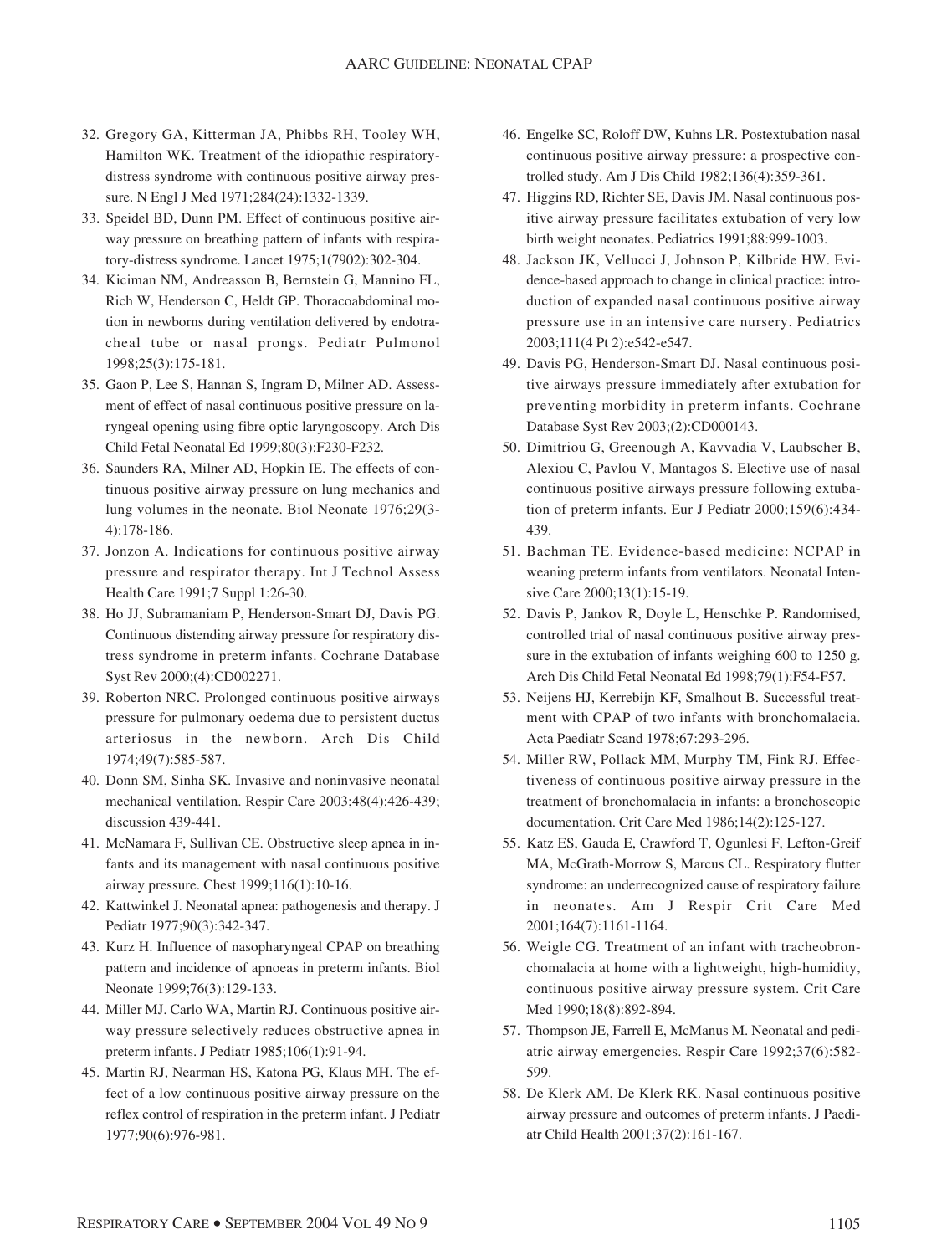- 59. Hegyi T, Hiatt IM. The effect of continuous positive airway pressure on the course of respiratory distress syndrome: the benefits on early initiation. Crit Care Med 1981;9(1):38-41.
- 60. Verder H, Albertsen P, Ebbesen F, Greisen G, Robertson B, Bertelsen A, et al. Nasal continuous positive airway pressure and early surfactant therapy for respiratory distress syndrome in newborns of less than 30 weeks' gestation. Pediatrics 1999;103(2):E24.
- 61. Pieper CH, Smith J, Maree D, Pohl FC. Is nCPAP of value in extreme preterms with no access to neonatal intensive care? J Trop Pediatr 2003;49(3):148-152.
- 62. Dunn MS, Reilly MC. Approaches to the initial respiratory management of preterm neonates. Paediatr Respir Rev 2003;4(1):2-8.
- 63. Horbar JD, Badger GJ, Carpenter JH, Fanaroff AA, Kilpatrick S, LaCorte M, et al; Members of the Vermont Oxford Network. Trends in mortality and morbidity for very low birth weight infants, 1991-1999. Pediatrics 2002;110(1 Pt 1):143-151.
- 64. Elgellab A, Riou Y, Abbazine A, Truffert P, Matran R, Lequien P, Storme L. Effects of nasal continuous positive airway pressure (NCPAP) on breathing pattern in spontaneously breathing premature newborn infants. Intensive Care Med 2001;27(11):1782-1787.
- 65. Lindwall R, Frostell CG, Lonnqvist PA. Delivery characteristics of a combined nitric oxide nasal continuous positive airway pressure system. Paediatr Anaesth 2002;12(6):530-536.
- 66. Beasley JM, Jones SEF. Continuous positive airway pressure in bronchiolitis. Br Med J (Clin Res Ed)1981;283(6305):1506-1508.
- 67. Smith PG, el-Khatib MF, Carlo WA. PEEP does not improve pulmonary mechanics in infants with bronchiolitis. Am Rev Respir Dis 1993;147(5):1295-1298.
- 68. Jeena P, Pillay P, Adhikari M. Nasal CPAP in newborns with acute respiratory failure. Ann Trop Paediatr 2002;22(3):201-207.
- 69. Pandit PB, Courtney SE, Pyon KH, Saslow JG, Habib RH. Work of breathing during constant- and variable-flow nasal continuous positive airway pressure in preterm neonates. Pediatrics 2001;108(3):682-685.
- 70. Ryan CA, Finer NN, Peters KL. Nasal intermittent positive-pressure ventilation offers no advantages over nasal continuous positive airway pressure in apnea of prematurity. Am J Dis Child 1989;143(10):1196-1198.
- 71. Sampietro VI, Azevedo MP, Resende JG. [Measurement of airflow resistance in prongs of nasal continuous positive airway pressure for newborns.] J Pediatr (Rio J) 2000;76(2):133-137. [Article in Portuguese] English

translation available at http://www.jped.com.br/conteudo/00-76-02-133/ing.asp. Accessed August 16, 2004.

- 72. Peck DJ, Tulloh RM, Madden N, Petros AJ. A wandering nasal prong: a thing of risks and problems. Paediatr Anaesth 1999;9(1):77-79.
- 73. Loftus BC, Ahn J, Haddad J Jr. Neonatal nasal deformities secondary to nasal continuous positive airway pressure. Laryngoscope 1994;104(8 Pt 1):1019-1022.
- 74. Robertson NJ, McCarthy LS, Hamilton PA, Moss AL. Nasal deformities resulting from flow driver continuous positive airway pressure. Arch Dis Child Fetal Neonatal Ed 1996;75(3):F209-F212.
- 75. Yu VYH, Liew SW, Roberton NRC. Pneumothorax in the newborn: changing pattern. Arch Dis Child 1975;50(6):449-453.
- 76. Chernick V. Lung rupture in the newborn infant. Respir Care 1986;31(7):628-633.
- 77. Gessler P, Toenz M, Gugger M, Pfenninger J. Lobar pulmonary interstitial emphysema in a premature infant on continuous positive airway pressure using nasal prongs. Eur J Pediatr 2001;160(4):263-264.
- 78. de Bie HM, van Toledo-Eppinga L, Verbeke JI, van Elburg RM. Neonatal pneumatocele as a complication of nasal continuous positive airway pressure. Arch Dis Child Fetal Neonatal Ed 2002;86(3):F202-F203.
- 79. Gurakan B, Tarcan A, Arda IS, Coskun M. Persistent pulmonary interstitial emphysema in an unventilated neonate. Pediatr Pulmonol 2002;34(5):409-411.
- 80. Makhoul IR, Smolkin T, Sujov P. Pneumothorax and nasal continuous positive airway pressure ventilation in premature neonates: a note of caution. ASAIO J 2002;48(5):476-479.
- 81. Leone RJ Jr, Krasna IH. 'Spontaneous' neonatal gastric perforation: is it really spontaneous? J Pediatr Surg 2000;35(7):1066-1069.
- 82. Schlobohm RM, Falltrick RT, Quan SF, Katz JA. Lung volumes, mechanics, and oxygenation during spontaneous positive-pressure ventilation: the advantage of CPAP over EPAP. Anesthesiology 1981;55(4):416-422.
- 83. Goldman SL, Brady JP, Dumpit FM. Increased work of breathing associated with nasal prongs. Pediatrics 1979;64(2):160-164.
- 84. Nelson RM, Egan EA, Eitzman DV. Increased hypoxemia in neonates secondary to the use of continuous positive airway pressure. J Pediatr 1977;91(1):87-91.
- 85. Garland JS, Nelson DB, Rice T, Neu J. Increased risk of gastrointestinal perforations in neonates mechanically ventilated with either face mask or nasal prongs. Pediatrics 1985;76(3):406-410.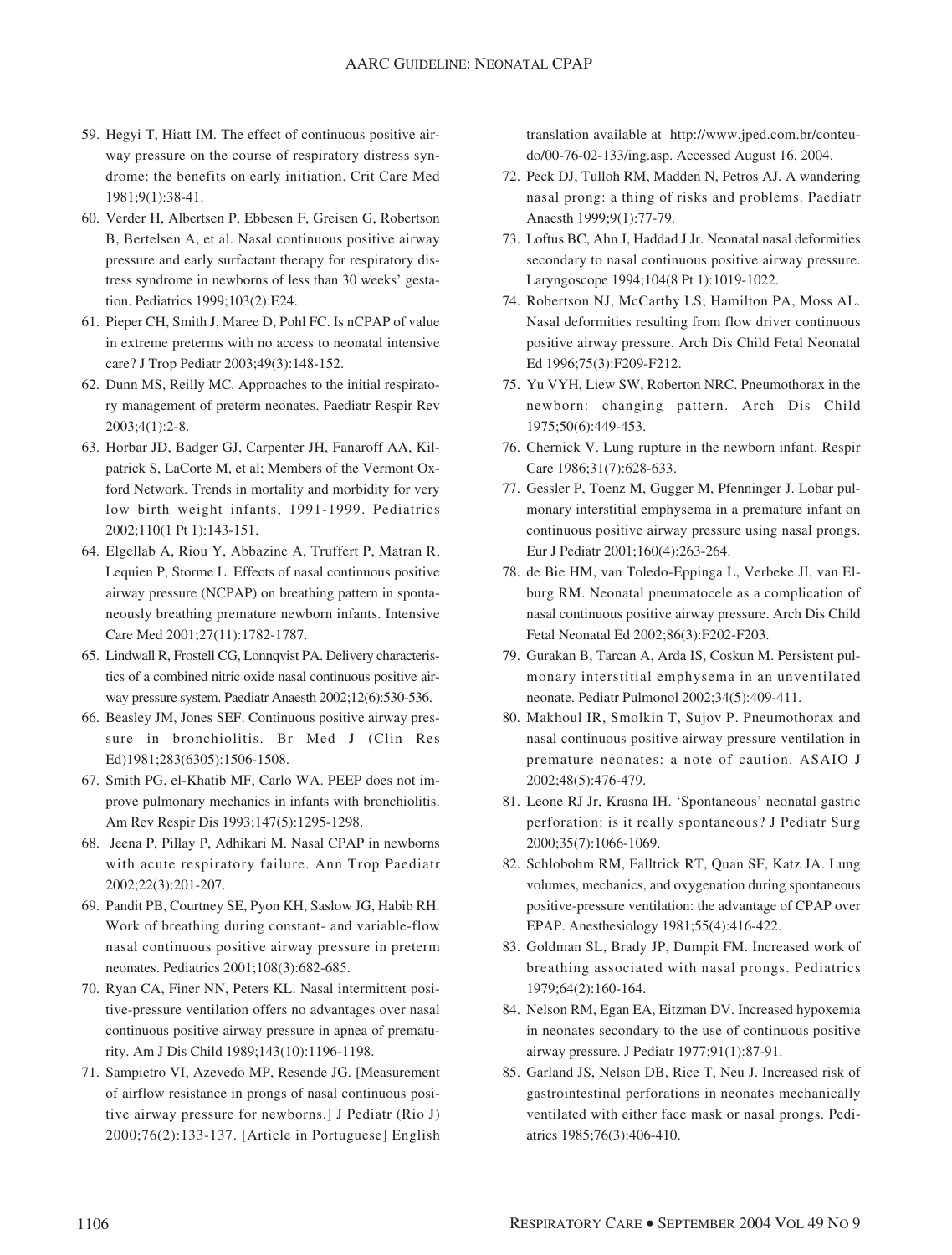- 86. Tanswell AK. Continuous distending pressure in the respiratory distress syndrome of the newborn: who, when, and why? Respir Care 1982;27(3):257-266.
- 87. Han VKM, Beverley DW, Clarson C, Sumabat WO, Shaheed WA, Brabyn DG, Chance GW. Randomized controlled trial of very early continuous distending pressure in the management of preterm infants. Early Hum Dev 1987;15(1):21-32.
- 88. Pedersen JE, Nielsen K. Oropharyngeal and esophageal pressure during mono- and binasal CPAP in neonates. Acta Paediatr 1994;83(2):143-149.
- 89. Chilton HW, Brooks JG. Pharyngeal pressures in nasal CPAP. J Pediatr 1979;94(5):808-810.
- 90. Boo NY, Zuraidah AL, Lim NL, Zulfiqar MA. Predictors of failure of nasal continuous positive airway pressure in treatment of preterm infants with respiratory distress syndrome. J Trop Pediatr 2000;46(3):172-175.
- 91. Tanswell AK, Clubb RA, Smith BT, Boston RW. Individualised continuous distending pressure applied within 6 hours of delivery in infants with respiratory distress syndrome. Arch Dis Child 1980;55(1):33-39.
- 92. Andreasson B, Lindroth M, Svenningsen NW, Drefeldt B, Jonsson GI, Niklason L, Jonson B. Measurement of ventilation and respiratory mechanics during continuous positive airway pressure (CPAP) treatment in infants. Acta Paediatr Scand 1989;78(2):194-204.
- 93. Kamper J, Wulff K, Larsen C, Lindequist S. Early treatment with nasal continuous positive airway pressure in very low-birth-weight infants. Acta Paediatr 1993;82(2):193-197.
- 94. Richardson CP, Jung AL. Effects of continuous positive airway pressure on pulmonary function and blood gases of infants with respiratory distess syndrome. Pediatr Res 1978;12(7):771-774.
- 95. Courtney SE, Pyon KH, Saslow JG, Arnold GK, Pandit PB, Habib RH. Lung recruitment and breathing pattern during variable versus continuous flow nasal continuous positive airway pressure in premature infants: an evaluation of three devices. Pediatrics 2001;107(2):304-308.
- 96. Davis P, Davies M, Faber B. A randomised controlled trial of two methods of delivering nasal continuous positive airway pressure after extubation to infants weighing less than 1000 g: binasal (Hudson) versus single nasal prongs. Arch Dis Child Fetal Neonatal Ed 2001;85(2):F82-F85.
- 97. De Paoli AG, Morley CJ, Davis PG, Lau R, Hingeley E. In vitro comparison of nasal continuous positive airway pressure devices for neonates. Arch Dis Child Fetal Neonatal Ed 2002;87(1):F42-F45.
- 98. Hayes B. Ventilation and ventilators-an update. J Med Eng Technol 1988;12(5):197-218.
- 99. Mazzella M, Bellini C, Calevo MG, Campone F, Massocco D, Mezzano P, et al. A randomised control study comparing the Infant Flow Driver with nasal continuous positive airway pressure in preterm infants. Arch Dis Child Fetal Neonatal Ed 2001;85(2):F86-F90.
- 100. Lee KS, Dunn MS, Fenwick M, Shennan AT. A comparison of underwater bubble continuous positive airway pressure with ventilator-derived continuous positive airway pressure in premature neonates ready for extubation. Biol Neonate 1998;73(2):69-75.
- 101. Severinghaus JW. Transcutaneous blood gas analysis. Respir Care 1982;27(2):152-159.
- 102. Hay WW Jr, Brockway JM, Ezyaguirre M. Neonatal pulse oximetry: accuracy and reliability. Pediatrics 1989;83(5):717-722.
- 103. American Association for Respiratory Care. AARC Clinical Practice Guideline: Endotracheal suctioning of mechanically ventilated adults and children with artificial airways. Respir Care 1993;38(5):500-504.
- 104. Bolyard EA, Tablan OC, Williams WW, Pearson ML, Shapiro CN, Deitchmann SD. Guideline for infection control in healthcare personnel, 1998. Hospital Infection Control Practices Advisory Committee. Infect Control Hosp Epidemiol 1998;19(6):407-463. Erratum in: Infect Control Hosp Epidemiol 1998;19(7):493.
- 105. American Association for Respiratory Care. AARC Clinical Practice Guideline: Patient-ventilator system checks. Respir Care 1992;37(8):882-886.
- 106. American Association for Respiratory Care. AARC Clinical Practice Guideline: Humidification during mechanical ventilation. Respir Care 1992;37(8):887-890.
- 107. American Association for Respiratory Care. AARC Clinical Practice Guideline: Oxygen therapy for adults in the acute care hospital—2002 revision & update. Respir Care 2002;47(6):717-720.
- 108. Avery GB, Glass P. Retinopathy of prematurity: what causes it? Clin Perinatol 1988;15(4):917-928.
- 109. American Association for Respiratory Care. AARC Clinical Practice Guideline: Transcutaneous blood gas monitoring for neonatal and pediatric patients. Respir Care 1994:39(12):1176-1179.
- 110. Salyer JW. Neonatal and pediatric pulse oximetry. Respir Care 2003;48(4):386-396; discussion 397-398.
- 111. American Association for Respiratory Care. AARC Clinical Practice Guideline: Pulse oximetry. Respir Care 1991;36(12):1406-1409.